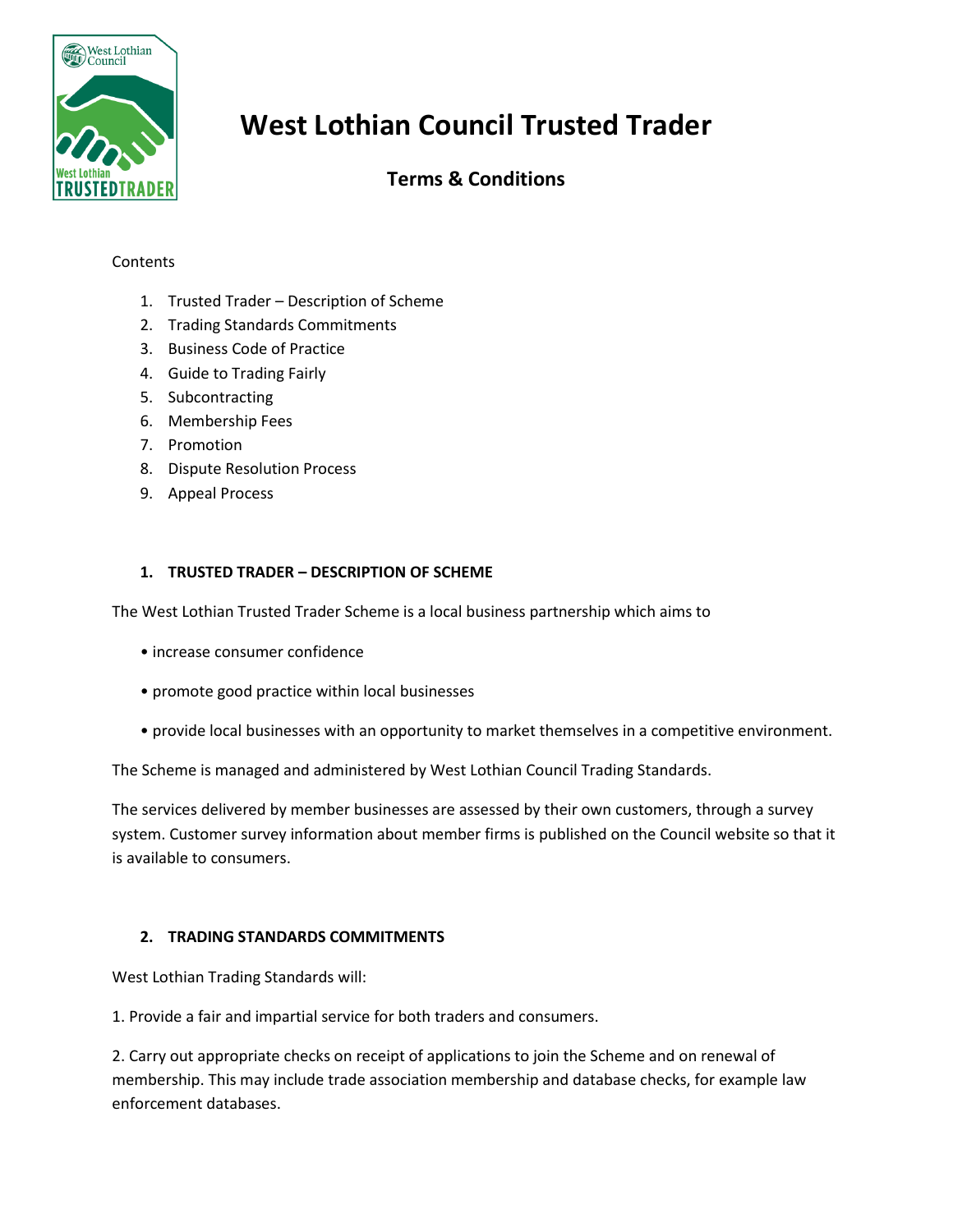3. Ensure compliance with consumer protection legislation, and agree to carry out any investigations promptly and fairly.

4. Provide advice to member businesses on consumer protection legislation upon request.

5. Provide appropriate advice to customers of member businesses.

6. Provide an appropriate level of promotion of the Scheme and its members.

7. Conduct regular reviews of the Scheme.

8. Reserve the right to revoke membership of the Scheme where traders pursue a course of business conduct detrimental to consumer's interests, or in conflict with the Code of Practice.

9. Reserve the right to publicise the removal of traders from the Scheme where appropriate.

10. Provide a comprehensive feedback system that is accessible for both traders and consumers. Where negative feedback is published, member businesses will be able to provide a response (limited to 100 words).

11. Process members' data fairly and in accordance with the Data Protection Act 2018.

#### **3. BUSINESS CODE OF PRACTICE**

Member businesses shall agree to trade fairly and within the spirit of the law and good business practice.

Members will:

1. Provide Trading Standards with full details of ownership, trading names, premises, staffing levels and trade activities.

2. Inform Trading Standards of any significant changes to the above within 14 working days of the change, for example, change of business address, trade association membership etc.

3. Have adequate public liability insurance and are required to provide proof of this.

4. Ensure that all employees and subcontractors are made aware of the Scheme and their obligations.

5. Agree to offer feedback forms to customers. Member businesses must have a minimum of 2 customer feedback forms in a twelve month period. Membership of the Scheme will be reviewed if this condition is not met.

6. Pay their annual membership fee within 28 days of the due date otherwise membership will be revoked.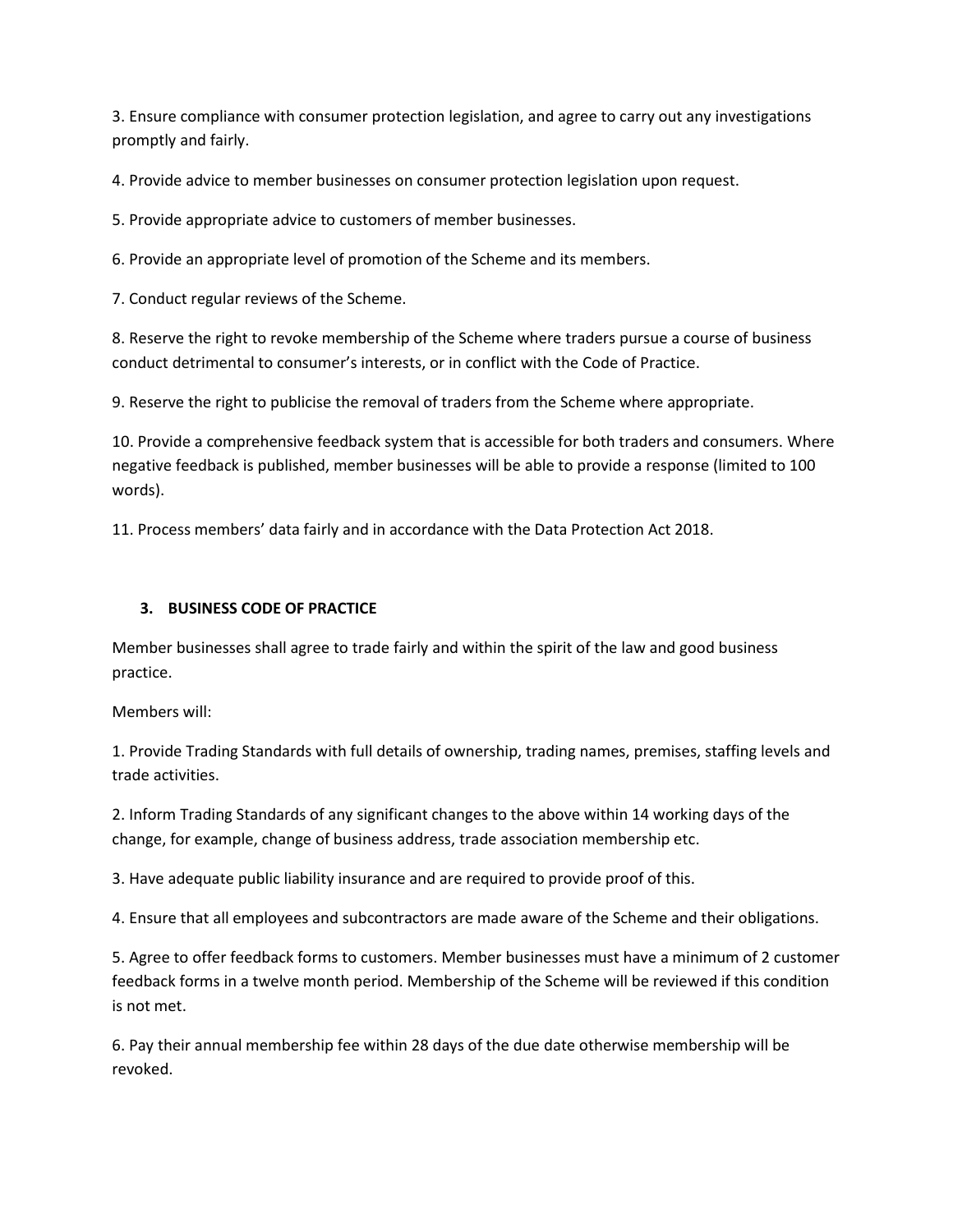7. Have a permanent address in the West Lothian Council area or conduct the majority of their business therein.

8. Adequately train their staff for the work they carry out, and keep appropriate training records. These should be available for officers to view on request.

9. Deal with complaints promptly, effectively and in accordance with the dispute resolution process. A record of all complaints received must be kept for a minimum of 1 year from conclusion of the complaint.

10. If a business is a member of a trade association which has its own code of practice, the terms of that code and any arbitration processes will be followed at all times.

11. Provide customers, where appropriate, with a written schedule of works and a written quotation before any work commences. Any change made to this schedule shall be communicated to the consumer before any further work is carried out. Any call out charges must be notified in advance to the consumer.

12. Give customers a receipt, showing full details of work carried out, itemising where parts have been supplied/materials used, and labour and other costs.

13. Parts replaced must be left for consumer inspection upon request.

14. Not use second hand or reconditioned parts unless agreed by the consumer prior to the work commencing.

15. Include VAT in all prices, including advertised prices, and comply with all relevant consumer protection legislation.

16. Respect the wishes of residents where they indicate, by whatever means, that they do not wish to be cold called, either in person, by telephone or by email.

17. Agree to abide by the letter and the spirit of this Code of Practice.

# **4. GUIDE TO TRADING FAIRLY**

General guidelines for firms on meeting the Trusted Trader Scheme commitment to fair and honest trading:

1. All advertisements that are produced in connection with a member firm must comply with all relevant advertising legislation.

2. Where appropriate, member firms shall provide, in advance of the contract, clear and accurate information regarding key terms and conditions of the contract. Consumer contracts shall comply with all relevant consumer protection legislation.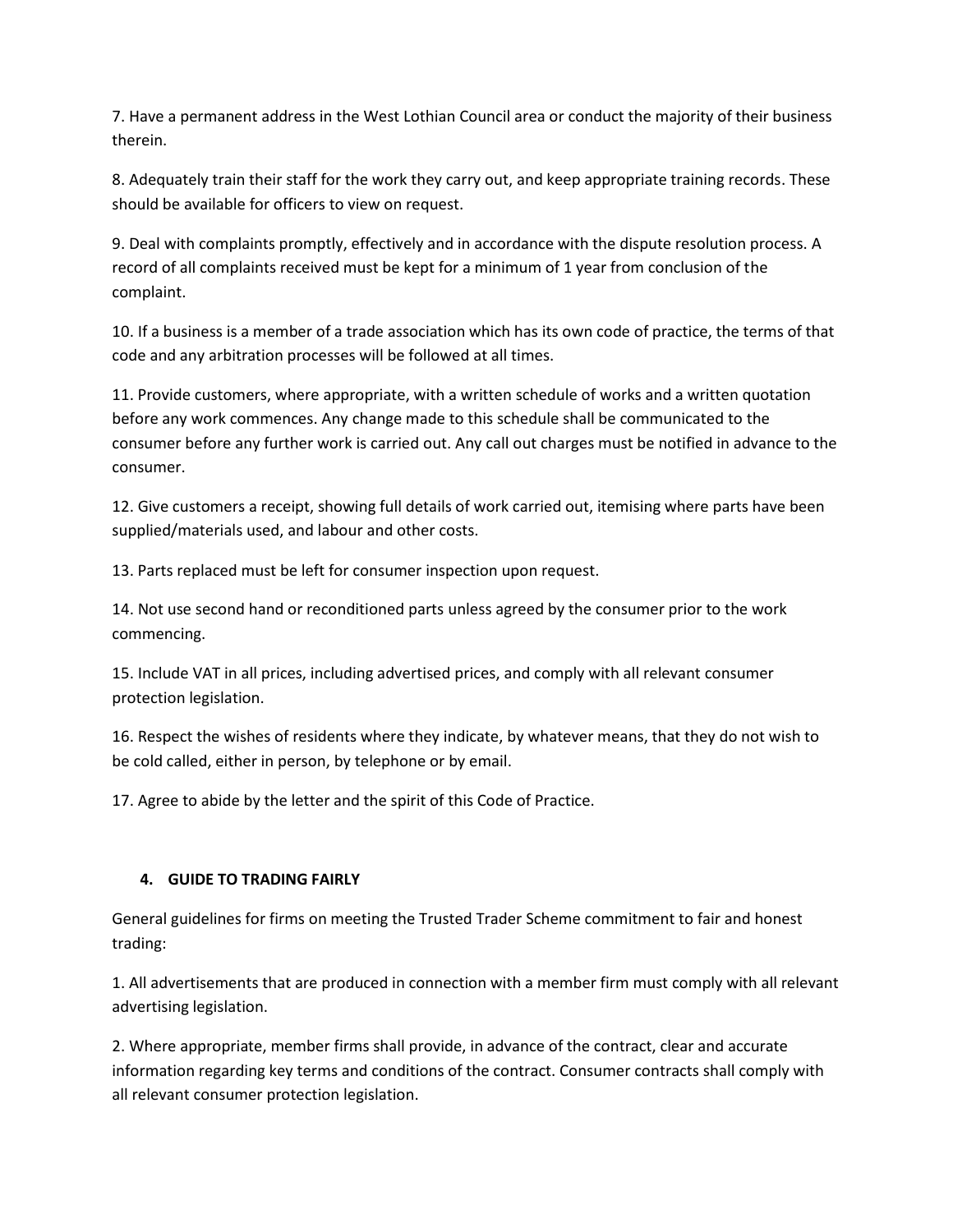3. When an additional guarantee or warranty is offered to consumers, it will be made clear that these are in addition to the consumers' statutory rights and are optional. Details will be provided of who is responsible for the guarantee or warranty. There must be no high pressure selling of any additional guarantees or warranties.

4. Where appropriate, full written information concerning the contract should be provided to the consumer.

5. Member firms shall give clear information regarding cancellation rights that customers may have, whether these are statutory or additional rights.

6. All member firms must be committed to providing a quality service to their customers. By joining the Trusted Trader Scheme member firms agree to comply with the spirit and letter of both the criminal and civil law relating to their business.

7. Member firms must not seek to take advantage of vulnerable consumers, and where it is reasonably practicable, firms shall offer additional assistance to ensure that all aspects of the transaction are fully understood.

8. In the event of a complaint, full cooperation shall be given to any appropriate intermediary acting for the consumer.

9. Completion and delivery dates shall be agreed in advance. Where a delay has proved unavoidable the consumer shall be given as much notice as possible, preferably in writing. Where an agreed delivery date cannot be met then a suitable alternative or appropriate remedy shall be offered to the consumer.

# **5. SUBCONTRACTING**

Where a member subcontracts all or part of any work, then the member must make the subcontractor aware of obligations under these terms and conditions, and must guarantee the work of the subcontractor to the same standard as the member firm. Customers must be made aware of any work being subcontracted.

#### **6. MEMBERSHIP FEES**

Trusted Trader membership fees are payable at the time of application to join the Scheme. Fees are then due every financial year. Where a business is not accepted onto the Scheme the fee will be returned.

1. Membership fees are reviewed annually and are published at www.westlothian.gov.uk/trustedtrader or can be obtained from Trading Standards on 01506 280000.

2. Prices include feedback forms and all website and data processing.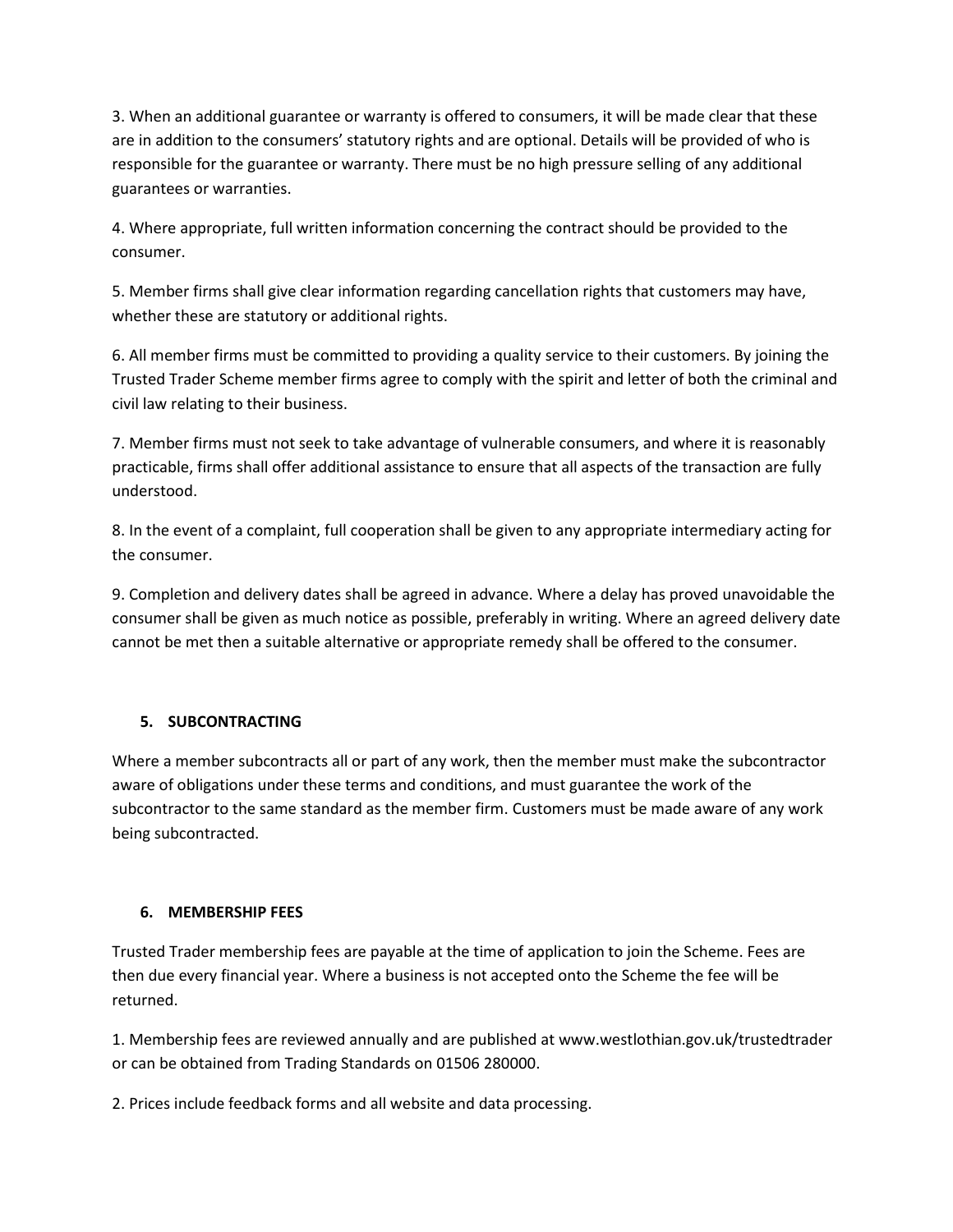3. Access to the Trusted Trader website is free to consumers.

4. If membership is revoked, there will be no refund of any membership fees paid, or reimbursement made in respect of advertising material or documentation.

# **7. PROMOTION**

The words 'Trading Standards Approved' or any other similar terms must not be used with any reference to membership of the Scheme or in conjunction with the logo. On joining the Scheme businesses will be issued with:

1. A membership certificate to display on their business premises

2. An electronic copy of the Scheme logo

3. A set of promotional materials.

If a member leaves the Scheme or membership is revoked, then the use of the logo will cease immediately; all advertising and business documentation must be modified within 14 days of membership ending. This means that all relevant Trusted Trader documentation including the membership certificate, must be returned to Trading Standards.

Continued use of the logo, which is a registered trade mark, may constitute an offence and West Lothian Council Trading Standards will consider formal enforcement actions on such occasions.

Similarly non members who use the logo will be investigated under the Consumer Protection from Unfair Trading Regulations 2008 or other relevant legislation.

# **8. DISPUTE RESOLUTION PROCESS**

If a consumer is unhappy with any work carried out by a member of the Scheme, the trader must agree to comply with the dispute resolution procedure:

1. Consumers should try to resolve the complaint directly with the trader. Any details of the complaint should be made in writing to the business.

2. If the complaint remains unresolved, then either party may contact Trading Standards with details of the complaint.

3. Trading standards will acknowledge receipt of the complaint to both parties within 5 working days.

4. Trading standards will investigate the complaint, and where necessary provide a recommendation to resolve the dispute. If the consultation of an independent expert is required, agreement will be sought from both parties about the payment of such a consultation.